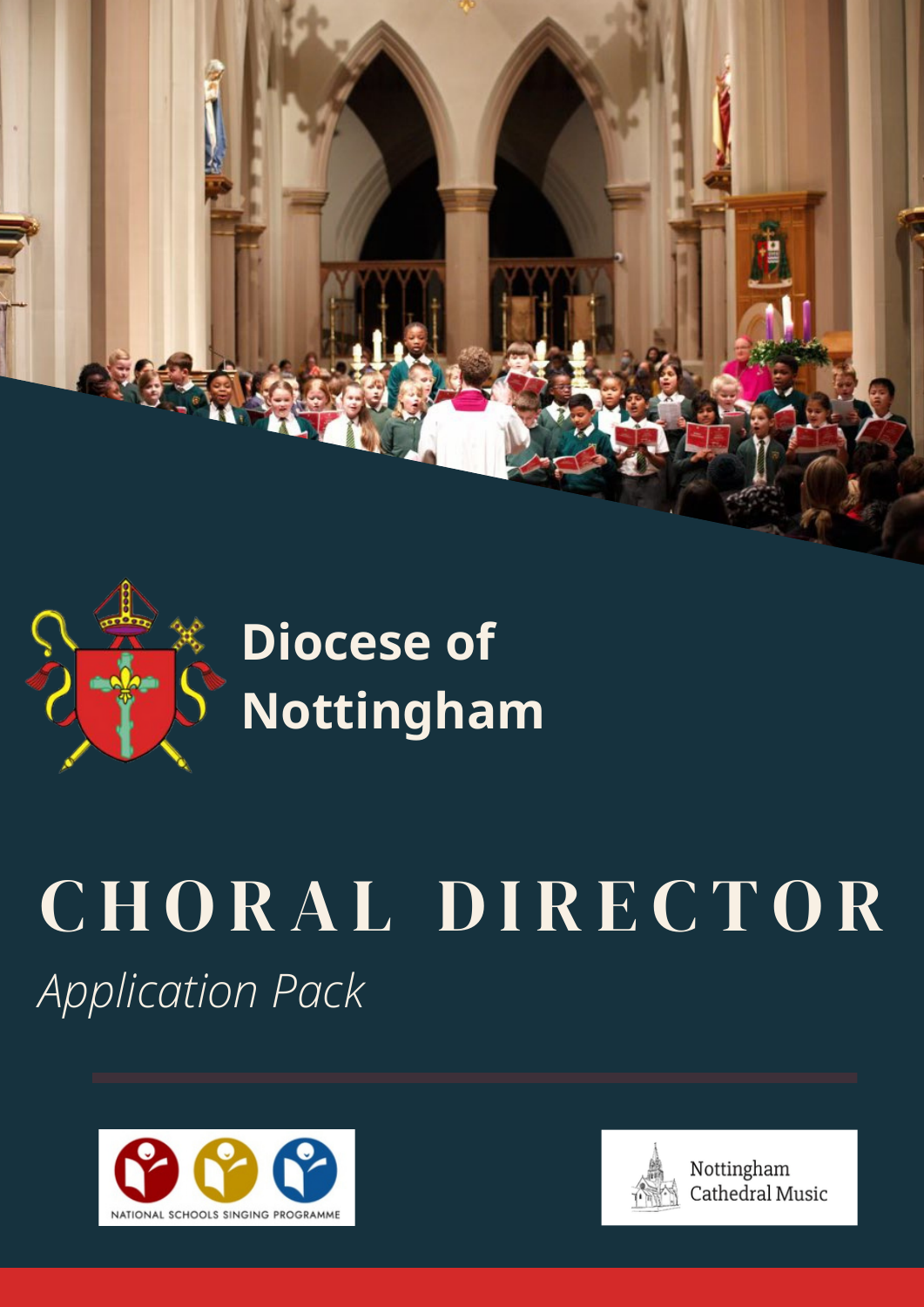

### INTRODUCTION

### **Gregory Treloar** Director of Music

Thank you for your interest in the role of Choral Director within the Diocese of Nottingham. Like many places we are at an exciting phase of re-building and transition which has allowed us to reset and explore new ways of engaging the faithful within our diocese, especially young people, with the Church through music.

Thanks to the generosity of the Hamish Ogston Foundation and the support for the National Schools' Singing Programme, we have been able to begin the roll-out of a wide ranging music provision to schools of the diocese with a faith based-focus. Since September, we have provided this to 7 schools in the diocese which has already seen great rewards in take up of children's choirs and links with the Cathedral through music. We are now looking to go further.

The strength of this programme is that it allows children from across the diocese to gain access to highquality sacred music and to deepen links with their faith and parishes regardless of background. Whilst we are starting in the Nottingham area, we hope that, eventually, all children throughout the diocese will be able to develop musical skills both within the classroom and beyond; particularly those in disadvantaged areas.

We are now in a position to begin expanding this programme and are looking for an innovative and dynamic musician able to help develop this programme and bring high-quality music making to more children in the diocese.

I hope this application pack will provide you with information and background to the diocese and the work that you will be undertaking with us. If you have any questions or would like to discuss things further, please do not hesitate to get in touch.

All good wishes,

**Gregory Treloar** gregory.treloar@dioceseofnottingham.uk

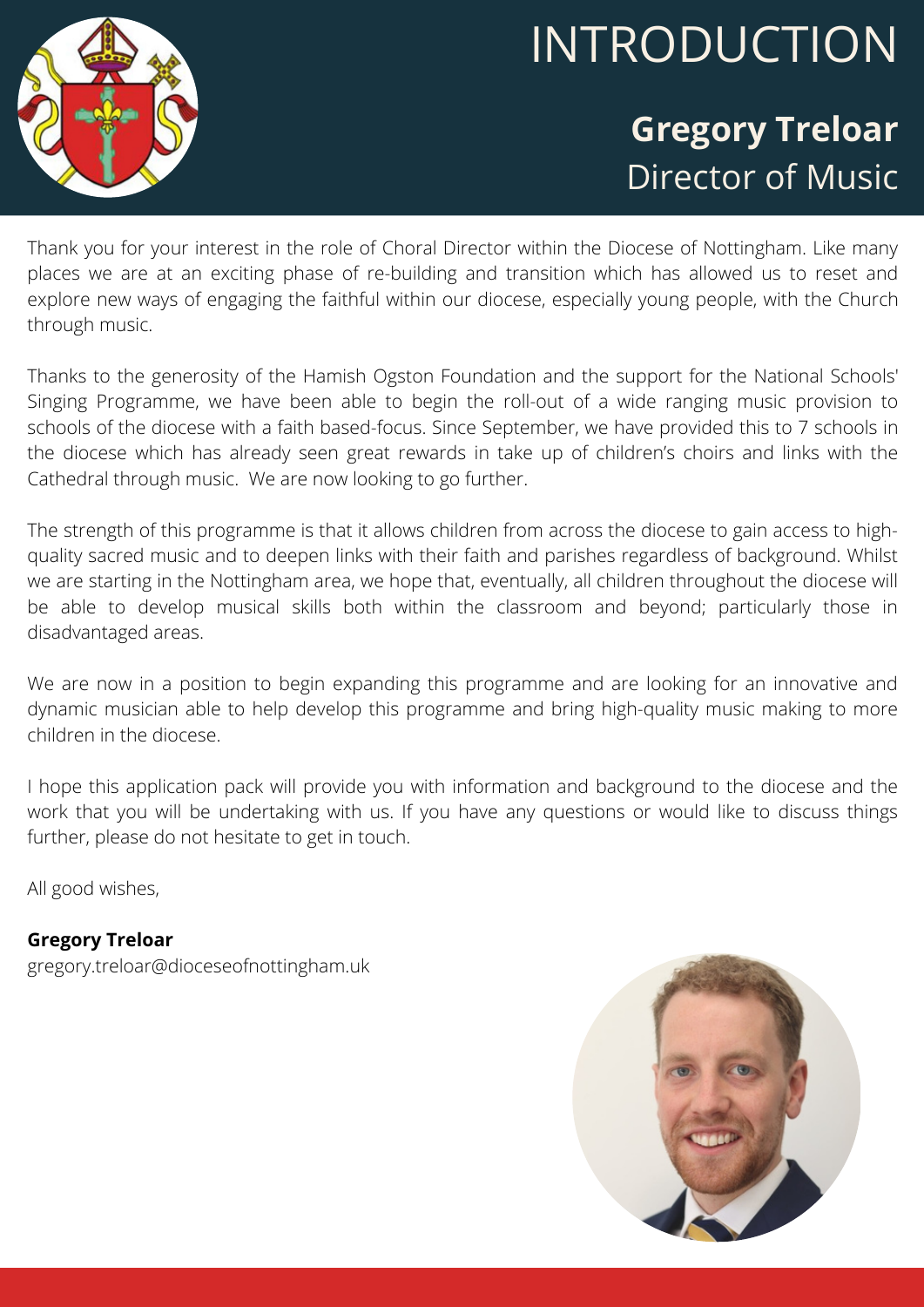### THE DIOCESE OF NOTTINGHAM



The Diocese of Nottingham, is the largest in the country covering a geographical area of over 13,000 square miles. It takes in Nottingham, Derby, Leicester, Loughborough, Lincoln all the way over to Scunthorpe and Grimsby. Consequently, the people of the diocese come from all backgrounds imaginable, giving the diocese a rich and varied life. Under the leadership of our current bishop, Bishop Patrick McKinney, the priests, deacons and lay people of the diocese seek to live as missionary disciples to bring society into a place of encounter and relationship with Jesus Christ.

Within the diocese, there are 86 schools educating just under 30,000 children. In 2018, our schools were grouped into 4 Multi-Academy Trusts each with their own region. The Our Lady of Lourdes Trust is centred around Nottinghamshire and is the current base of the Schools' Singing Programme here in Nottingham. It is from here that we hope to grow.



The Cathedral Church of St Barnabas in Nottingham is the mother church at the heart of the diocese and is the seat of our bishop. It is a building and place rich in beauty and culture, built by Pugin between 1841 and 1844. It forms an integral part of civic life whilst also functioning as a parish catering for the diverse population of Nottingham. Open daily, it seeks to be a space and safe haven where all people can come in order to find peace and spend time in prayer.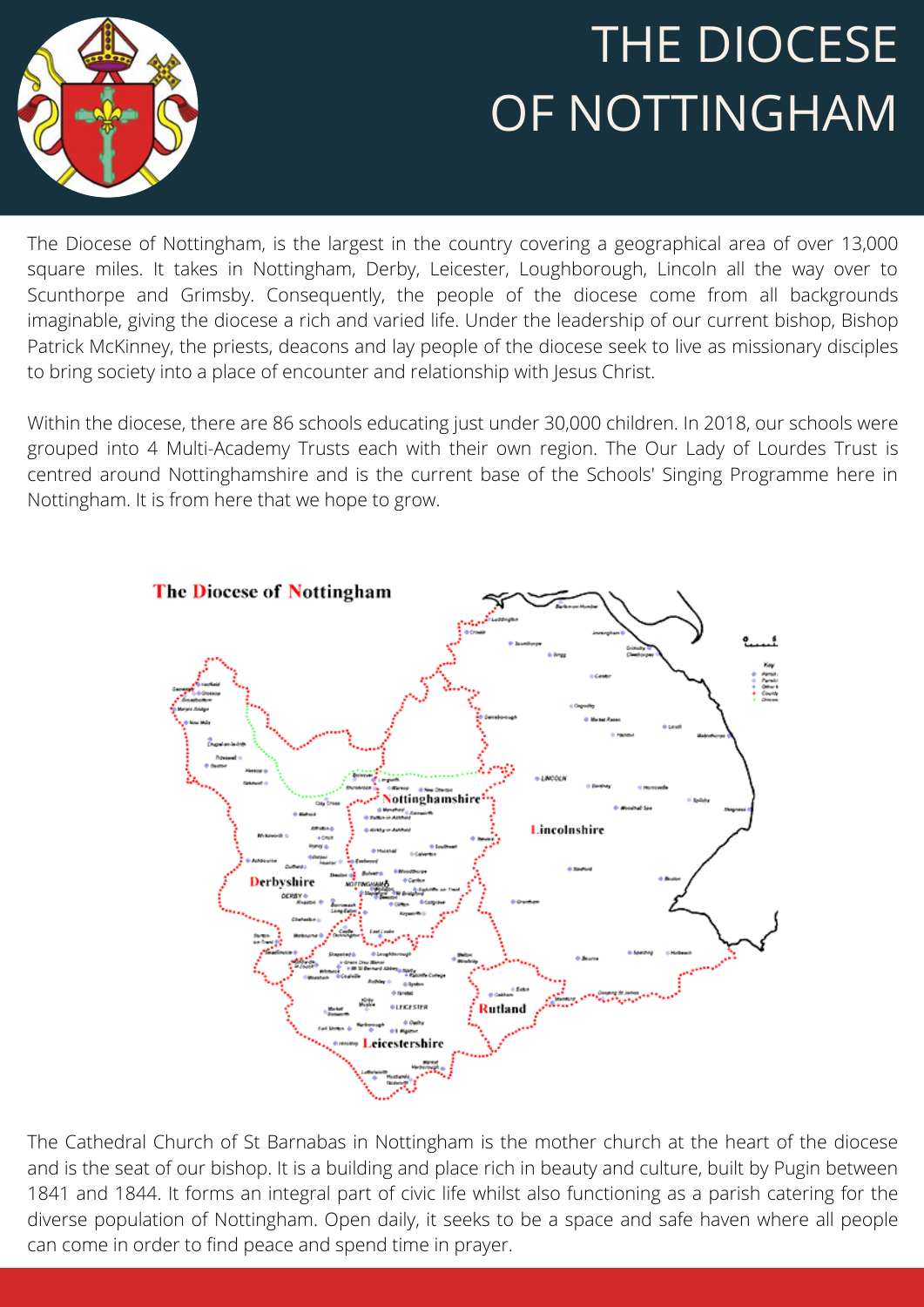

### NOTTINGHAM CATHEDRAL MUSIC

Since its foundation, the Cathedral has enjoyed a long history of music-making to support the liturgy of both the Cathedral parish and diocese. In recent years, it has gone from strength to strength thanks to the support of the Cathedral Dean and Bishop Patrick.

The Music department currently consists of the Director of Music and 3 organists who lead the Cathedral Choir and children's choirs.

The Cathedral Choir is made up of experienced volunteers, Choral Scholars studying in the local universities, and Junior Scholars trained through our Youth Choir. It boasts an ambitious programme of music and undertakes concerts of large scale works as well as recordings and tours. Plainsong remains at the core of our liturgy, complemented by a wide ranging choral repertoire, from Hildegard of Bingen and music by the great Renaissance masters (Palestrina, Lassus, Byrd, etc.) through to Haydn, Mozart, and Schubert, and French music by Duruflé, Fauré and Widor, through to Vaughan Williams, Finzi, Britten and contemporary music by Becky McGlade, Cecilia McDowall, Howard Skempton and Amy Summers.

In addition to performing music to enhance the liturgy, the Cathedral Choir maintains a lively concert schedule throughout the year. Recent highlights have included J.S. Bach's St John Passion and Mass in B Minor, Spem in Alium, the 40-part motet by Tallis, Handel's Dixit Dominus, and Monteverdi's Vespers. The choir has recorded numerous CDs and has toured overseas.

The Boys' Choir and Girls' Choir (formed at the beginning of the Schools' Singing Programme in Nottingham) have been growing in strength and confidence since September forming a solid foundation for further growth and expansion. These choirs are an integral part of the singing programme giving those children that would like it, further musical and liturgical formation in the hope that they may become, one day, the singer and leader in church music for the future.

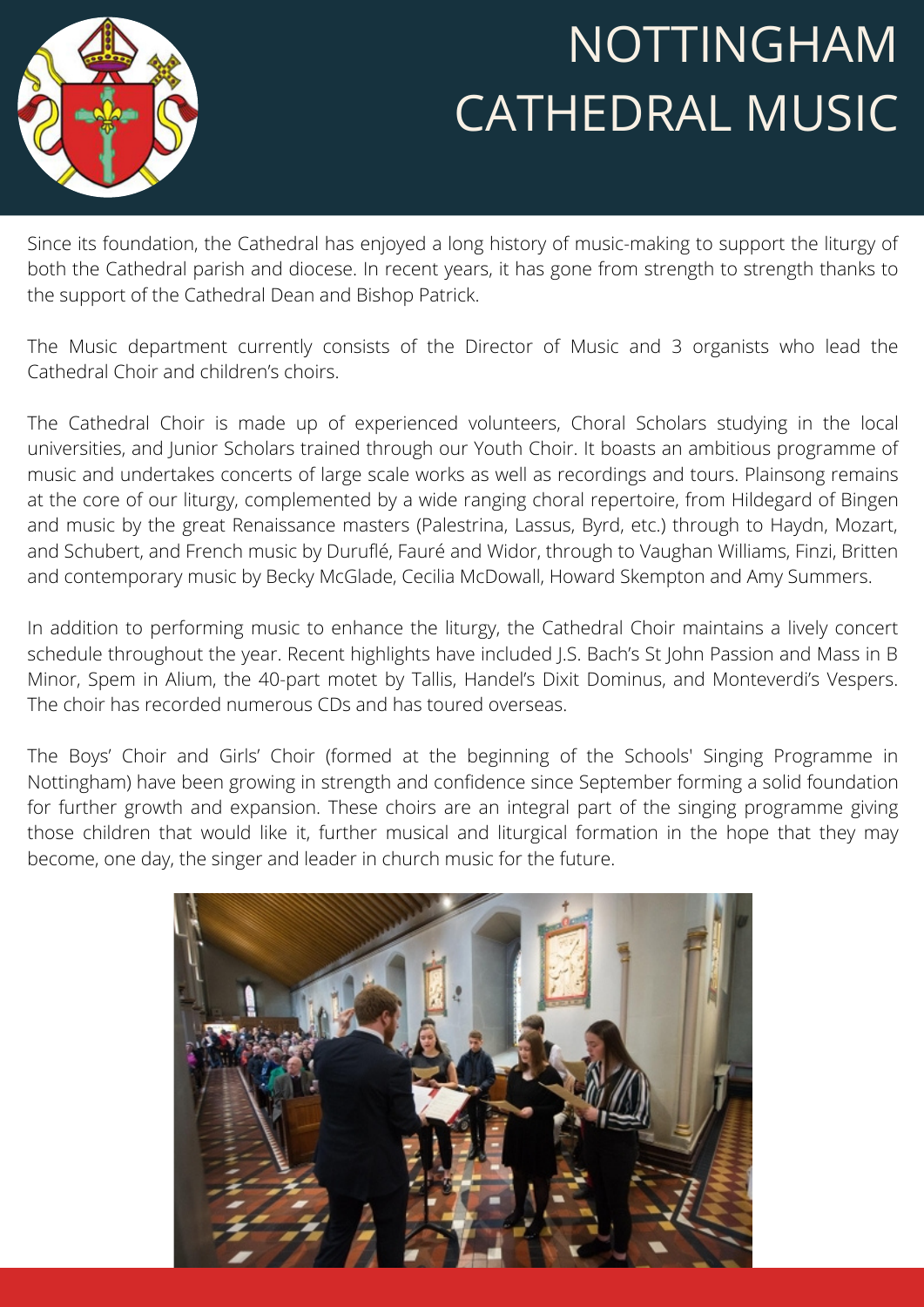

#### **CHORAL DIRECTOR FOR THE DIOCESE OF NOTTINGHAM SCHOOLS' SINGING PROGRAMME**

The Choral Director will be a key member of the Diocesan Music Department team and Cathedral staff, responsible for delivering the Schools' Singing Programme accross a wide range of schools' signed up to Singing Programme in Diocese of Nottingham (predominantly the Our Lady of Lourdes Catholic Multi-Academy Trust). As part of their role they will also undertake the direction of choral projects in the local area, whilst forming an integral part of the provision of music at the Cathedral. These responsibilities include but are not limited to:

#### **The Diocesan Schools' Singing Programme, and Cathedral**

- Delivering the Schools' Singing Programme (SSP) in the local diocesan schools.
- Running, directing and training the Cathedral Boys' or Girls' Choir with the potential to run other choral projects within the diocese.
- Assisting in the organisation and running of the Singing Programme performance events including the Schools' Singing Programme Carol Services in December.
- Taking an active role in fundraising for the Cathedral Music Foundation and the Schools' Singing Programme.
- Recruiting new members to the Cathedral children's choirs through the Schools' Singing Programme.
- Planning and preparing the music at diocesan and Cathedral parish liturgies involving the various choirs.
- Assisting the Director of Music with responsibilities including compiling weekly Mass booklets, website content and department communications.
- Working with the Director of Music to ensure a unified musical offering to the Cathedral and Schools' Singing Programme.

#### **Person Specification**

- An experienced trainer of young voices, with the ability to motivate and inspire young singers.
- Experience of working with young people in an inclusive atmosphere.
- Ambition and energy to develop high standards of music making.
- Confident keyboard skills.
- Excellent interpersonal skills and confidence in communicating with people of all ages, children and their parents.
- Educated to degree level or equivalent in any subject (but should have music qualifications).
- Understanding of best practice in safeguarding children.
- Ability to prioritise and manage time efficiently and to work flexibly.
- Excellent and reliable administrative skills.
- A team player also with the ability to take initiative and think strategically.
- Preferably some knowledge of Catholic liturgical music and Gregorian chant.
- Sensitive to the Christian ethos and worship of the Catholic Church. Applications are also welcome from non-Catholics.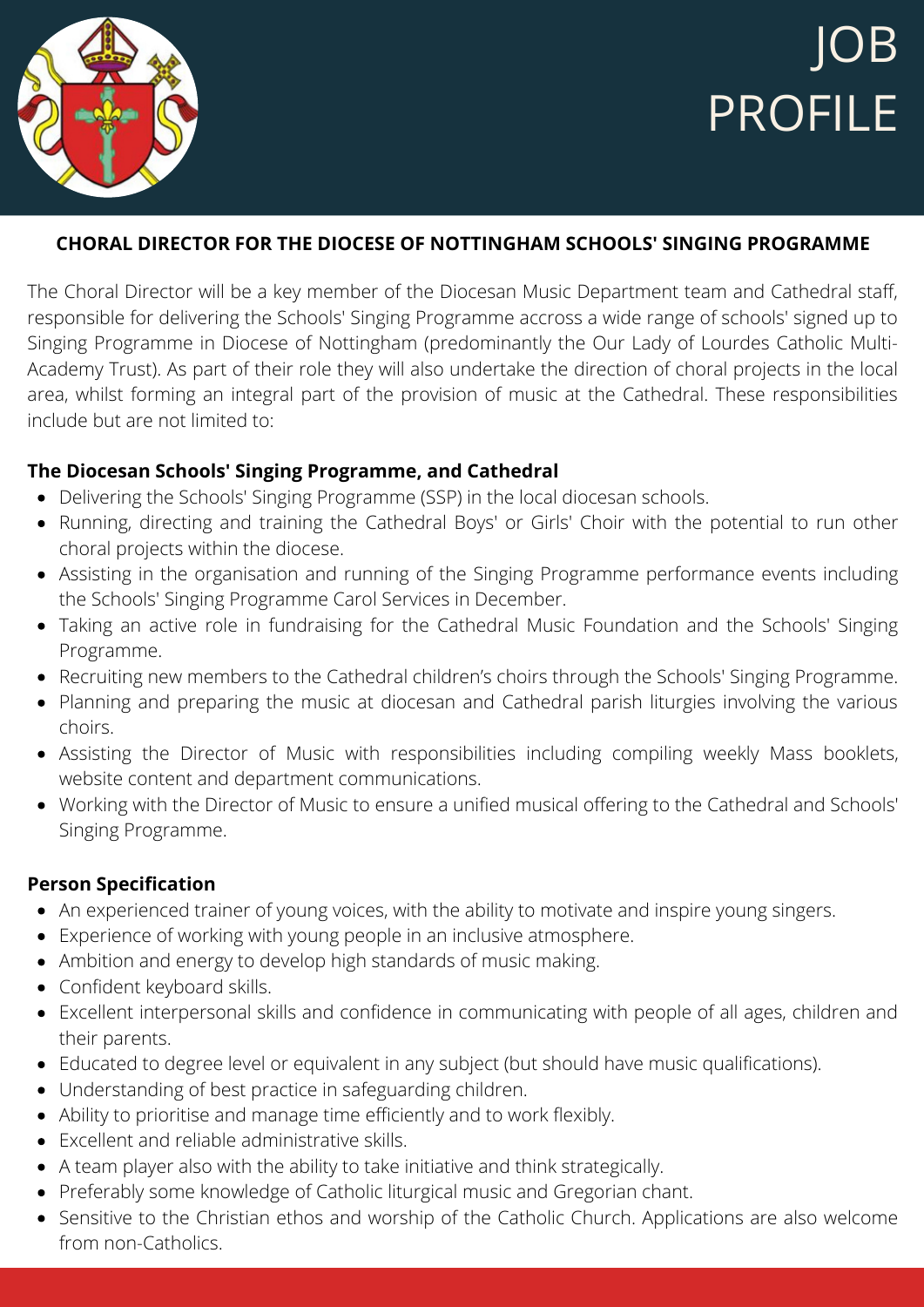

#### **The Music Department**

The **Director of Music** was appointed in November 2020 and has responsibility for the Cathedral Choir, Boys' Choir, and Girls' Choir, whilst also managing and directing the Schools Singing Programme.

The **Choral Director** (new post) is to work closely with the Regional Choirs and Youth Choirs and take on some responsibility for the provision of the Schools' Singing Programme.

The **Cathedral Organist** was appointed in November 2020 and is our primary organist for major services as well as accompanist for the Cathedral Choir and Cathedral Youth Choir.

The **Organist Emeritus** has been an integral part of the Music Department for over 30 years and plays for our Sunday 10am Mass as well as for non-choral Masses throughout the year. Various members of the Cathedral Admin Team provide administrative support to the Music Department as required.

#### **Cathedral Choirs**

Nottingham Cathedral Choir is a combination of auditioned, local singers and our Choral Scholars. They rehearse each Friday from 7.30-9.00pm and sing for the 11.15am Solemn Mass each Sunday, occasional Choral Vespers and major diocesan events.

The Cathedral Youth Choir rehearses on Fridays from 6.00-7.00pm and currently comprises over 30 children and young people aged 7-18 who sing together in a fun and relaxed musical atmosphere. They sing a range of music and led the music for Sunday 6.00pm Masses, usually once a month, as well as joining with the Cathedral Choir for major occasions. They also give their own concerts. Their most recent was at Lincoln Cathedral, and in June 2018, they joined with the Cathedral Choir to provide roles in the community opera, Tobias and the Angel, by Jonathan Dove and David Lan. The Senior Youth Choir rehearse from 5.00-6.00pm on Fridays to sing more challenging repertoire.

For more information about the Cathedral choirs please visit:

[www.nottinghamcathedralmusic.com](http://www.nottinghamcathedralmusic.com/)

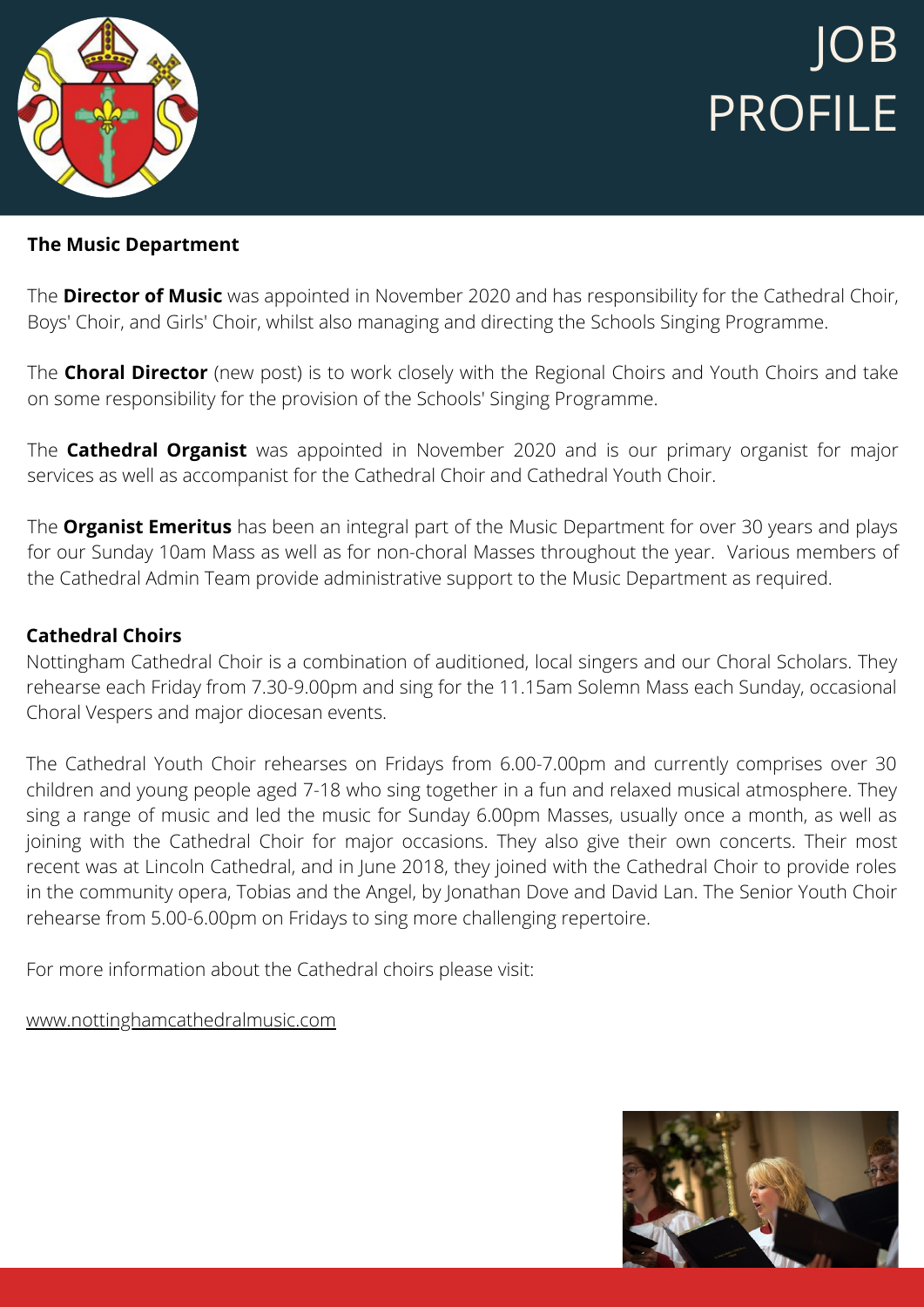

#### **Organ**

The organ, a large 3-manual 1913 Norman and Beard, has been well maintained and is in good order (though slightly under pitch). The specification is given on our website. The Choral Director will have free access to the organ at suitable times for practice and teaching purposes (if required).

The Cathedral Hall is used regularly for ABRSM exams and is home to two upright pianos and a good quality seven-foot grand piano.

| <b>Tuesday</b> | 4.30pm - 5.45pm   | Boys' Choir Rehearsal (Hall)                                                 |  |
|----------------|-------------------|------------------------------------------------------------------------------|--|
| Wednesday      | 4.30pm - 5.45pm   | Girls' Choir Rehearsal (Hall)                                                |  |
| <b>Friday</b>  | 7.30pm - 9.00pm   | Cathedral Choir Rehearsal (Hall/Cathedral)                                   |  |
| Saturday       | 6.30pm            | Vigil Mass - hymns only, played by volunteer organists or Organist Emeritus) |  |
| <b>Sunday</b>  | 8.00am            | Mass (said, no music)                                                        |  |
|                | 9.30am            | Parish Singers rehearsal (taken by the Organist Emeritus)                    |  |
|                | 10.00am           | Parish Mass (played by the Organist Emeritus)                                |  |
|                | 10.15am - 10.55am | Cathedral Choir rehearsal (Hall)                                             |  |
|                | 11.15am           | Sung Solemn Mass (Cathedral Choir)                                           |  |
|                | 1.00pm - 1.30pm   | Song Recital (during term time)                                              |  |
|                | 5.00pm - 5.50pm   | Rehearsal                                                                    |  |
|                | 6.00pm            | Mass (choral duties on rota between the Boys' / Girls' Choir and Youth Choir |  |

**Weekly Schedule**

The Cathedral Choirs sing from September through to July each year and have a short break for up to two weeks after Christmas and Easter. During the choir's absence, the 11.15am Solemn Mass is animated by a cantor, with organ accompaniment.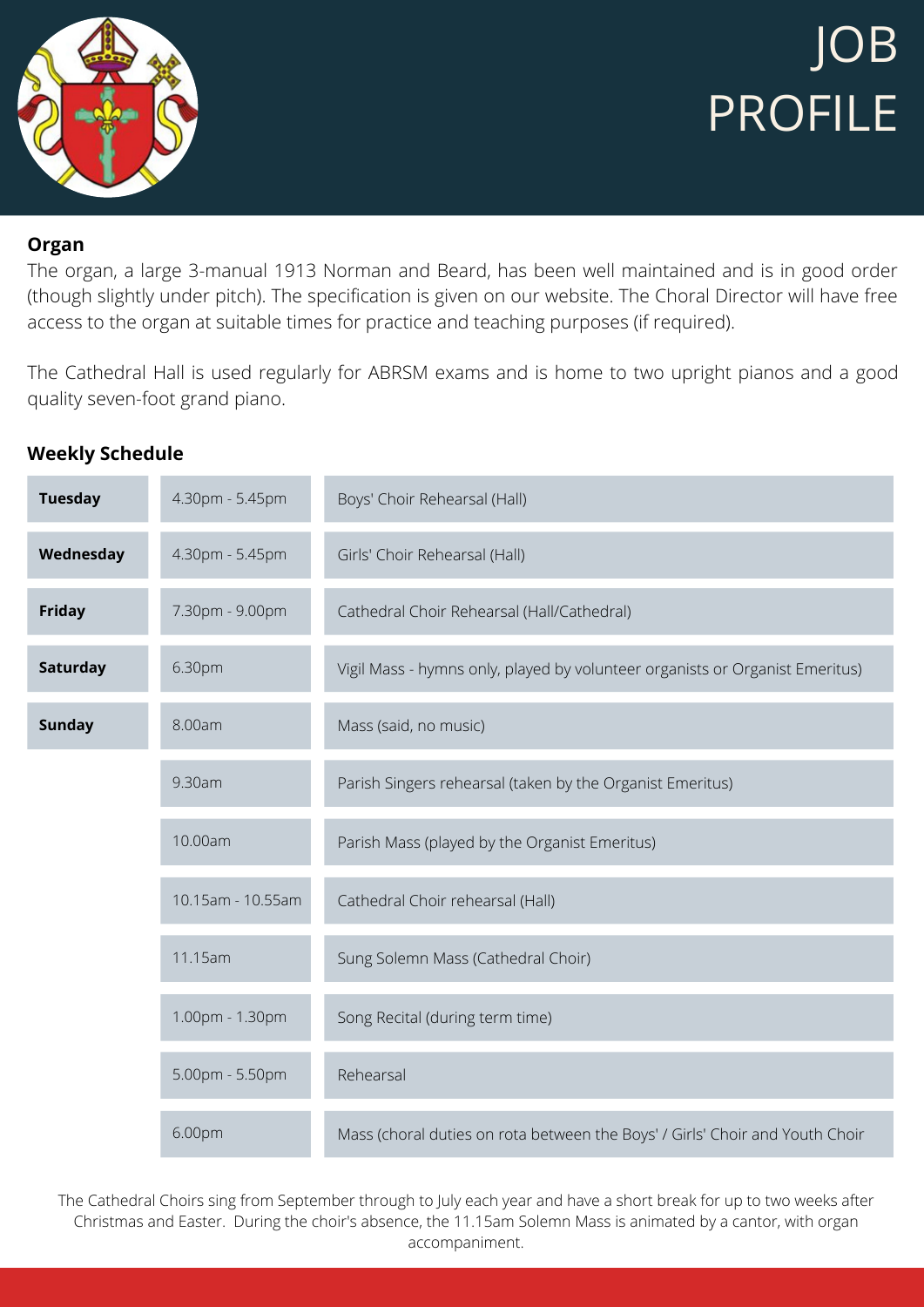

#### **Contract**

This is a full time 2 year fixed term position, commencing between July and September 2022. The successful applicant will be subject to a probationary period of six months.

The salary for the position is £23,953 per annum, payable monthly. This is a full time post, with the successful candidate expected to work 37.5 hours per week.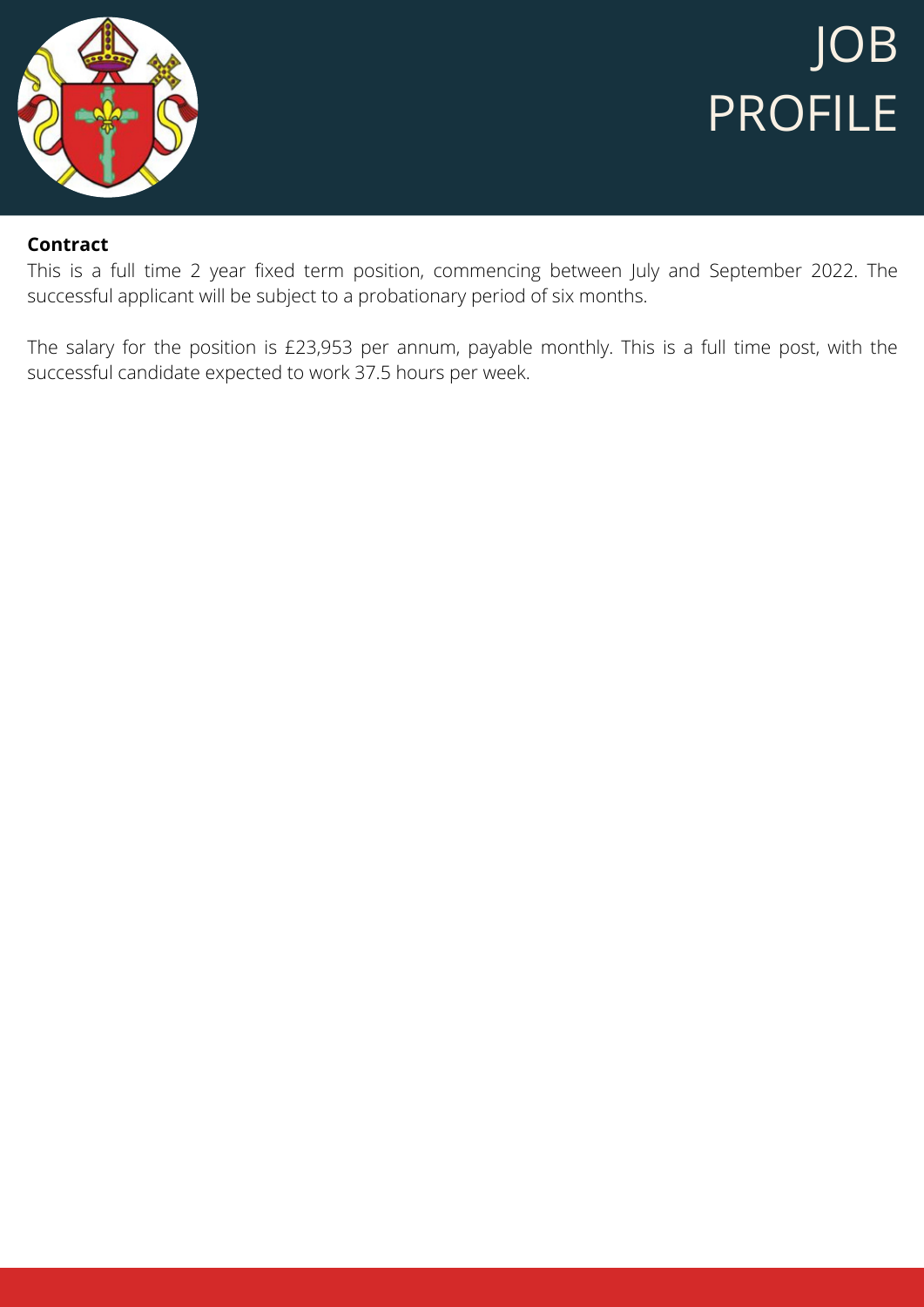



| <b>Post</b>           | Choral Director                                                                                                                          |  |
|-----------------------|------------------------------------------------------------------------------------------------------------------------------------------|--|
| <b>Salary</b>         | £23,953 PA (plus mileage & pension scheme)                                                                                               |  |
| <b>Location</b>       | The Cathedral Church of St Barnabas, Nottingham                                                                                          |  |
| <b>Accountable to</b> | Diocesan Director of Music                                                                                                               |  |
| <b>Hours</b>          | 37.5 hours per week, 2 year fixed term contract                                                                                          |  |
| <b>Holidays</b>       | 28 days per year, to be taken outside term time<br>(plus bank holidays and Curial Office closure days<br>between Christmas and New Year) |  |
| <b>Start date</b>     | Between July & September 2022                                                                                                            |  |

The Diocese of Nottingham seeks to appoint an outstanding Choral Director to assist the Diocesan Director of Music in the establishment and delivery of the Diocesan Schools' Singing Programme, and to continue the development of sacred music in the Cathedral and throughout the Diocese of Nottingham.

#### **Responsibilities**

- To develop singing in schools through the delivery of high-quality weekly curriculum-time singing sessions.
- To establish, recruit and direct after-school choirs in the diocese preparing them for Masses and Liturgies.
- To assist at rehearsals, Masses and ceremonies in the Cathedral of St Barnabas, Nottingham.
- To provide CPD to teachers, allowing a supported integration from the weekly Schools' Singing Programme sessions into everyday school life.
- To foster links between schools and parishes, liaising with clergy to facilitate singing opportunities for after-school choirs.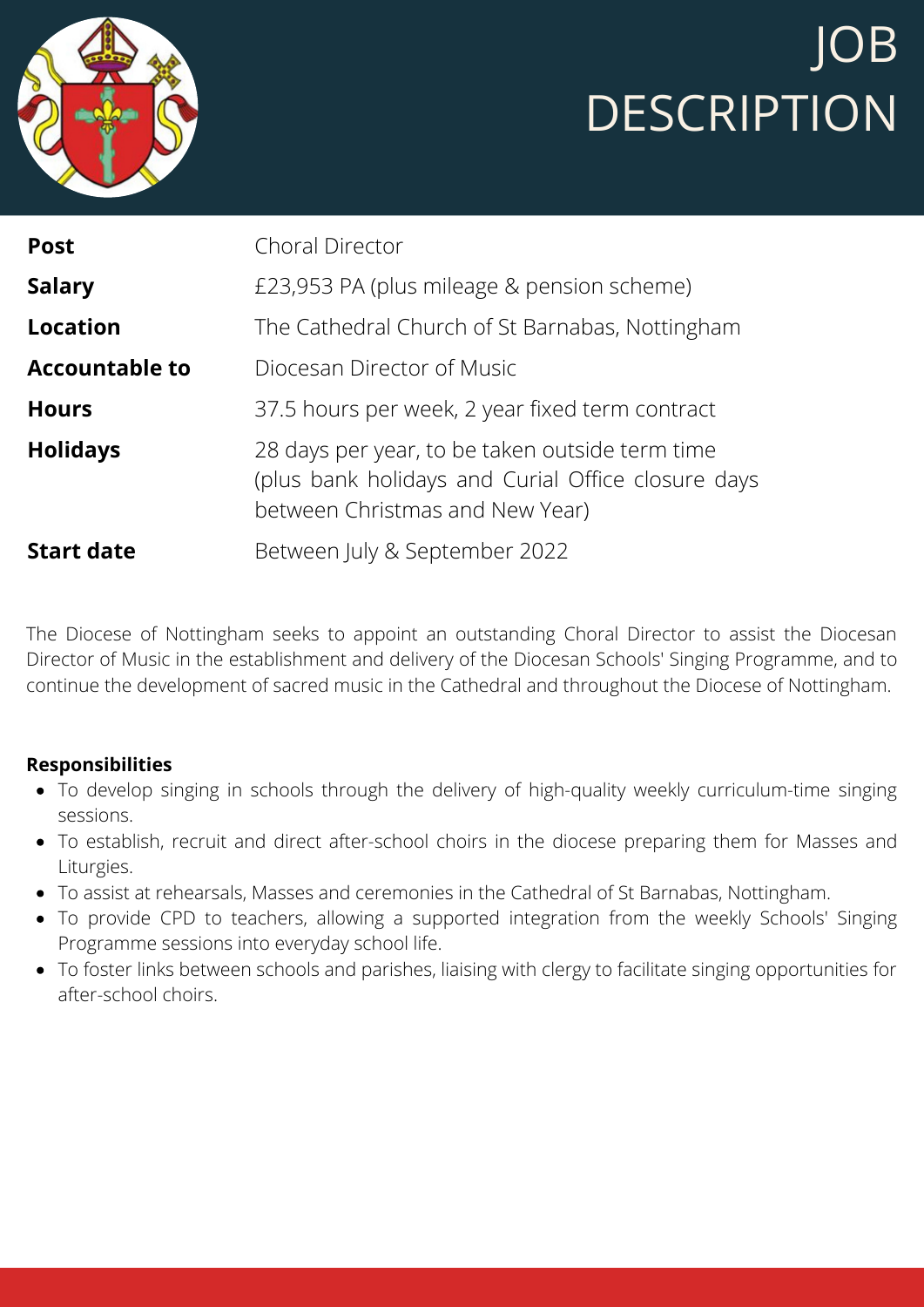

### **PERSON SPECIFICATION**

|                              | <b>Essential</b>                                                                                                                                                                                                                                                                                                                                                                                                                                                                                                                                                                    | <b>Desirable</b>                                                                                                                     |
|------------------------------|-------------------------------------------------------------------------------------------------------------------------------------------------------------------------------------------------------------------------------------------------------------------------------------------------------------------------------------------------------------------------------------------------------------------------------------------------------------------------------------------------------------------------------------------------------------------------------------|--------------------------------------------------------------------------------------------------------------------------------------|
| <b>Qualifications</b>        | • Educated to degree level.                                                                                                                                                                                                                                                                                                                                                                                                                                                                                                                                                         | • Educated to degree level in music.<br>Qualified teacher status.                                                                    |
| <b>Experience</b>            | • Experience of working with choirs<br>within a secular or sacred setting.<br>Experience of directing and<br>$\bullet$<br>encouraging young singers.                                                                                                                                                                                                                                                                                                                                                                                                                                | • Experience of planning and directing<br>music within a liturgical setting.<br>Experience of working in a classroom<br>environment. |
| <b>Knowledge</b><br>& Skills | • Knowledge of a wide variety of choral<br>music, both sacred and secular.<br>Knowledge of engaging choral direction<br>techniques and effective warm ups.<br>• A passion for working with children and<br>fostering young voices.<br>• A good level of keyboard skills.<br>• Good communication skills, the ability<br>to liaise with a wide range of people.<br>• A good working knowledge of current<br>IT, as well as music notation software.<br>• Knowledge of safeguarding protocols<br>within the Catholic Church in England<br>and Wales.<br>• A valid UK driving licence. |                                                                                                                                      |
| <b>Personal</b>              | Friendly and approachable manner.<br>$\bullet$<br>• A team player and a willingness to<br>continue professional development.<br>• The ability to work flexibly.                                                                                                                                                                                                                                                                                                                                                                                                                     |                                                                                                                                      |

**The Diocese of Nottingham is committed to the safeguarding of adults and vulnerable children and upholds the safeguarding policies of the Catholic Church in England and Wales. This post will be subject to the Disclosure and Barring Service Checks.**